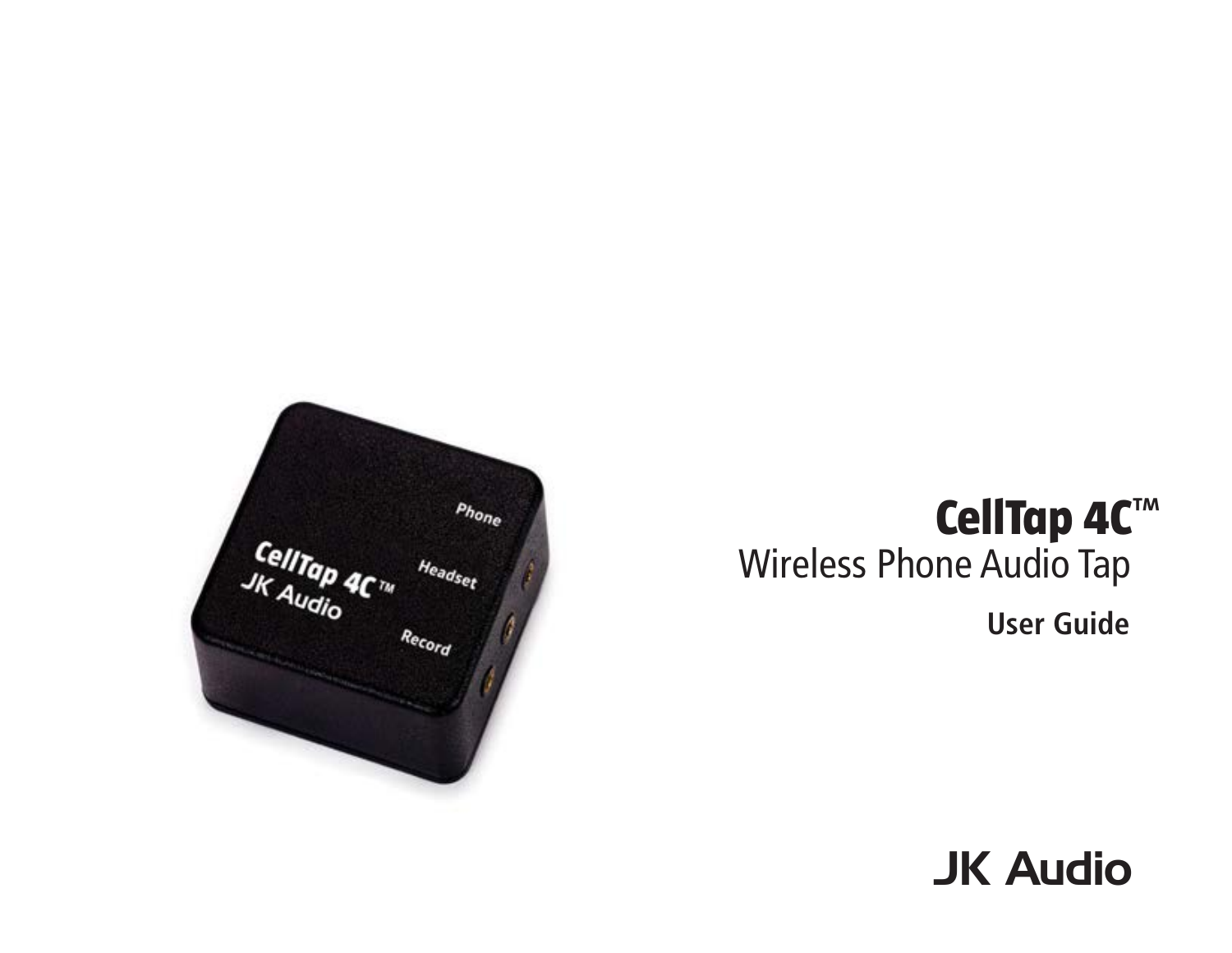# **Welcome**

#### **Thank You**

Thank you for purchasing the JK Audio CellTap 4C™. Please read this guide for instructions on using it.

## **Getting Assistance**

If you have technical or application questions:

In the US & Canada, call us toll free at: **800-552-8346**

All other countries dial: **815-786-2929** (M-F 8:30-5:00pm Central Time Zone)

Email us at: support@jkaudio.com

Or, check out our FAQ section for answers to common questions.

# **Limited Warranty**

CellTap 4C is covered by a 1 year warranty to be free from defective workmanship and materials. To obtain service, contact JK Audio by phone or email for return authorization. Once authorized, you will carefully pack and ship the faulty product and all accessories to us. You will pay for shipping to us and we will pay for return back to you.

This warranty does not cover damages due to accident, weather, fire, flood, earthquake, misuse, unauthorized repairs or modifications, or damages occurred in shipping, only defective workmanship or materials.

**There are no expressed or implied warranties which extend beyond the warranty here made.**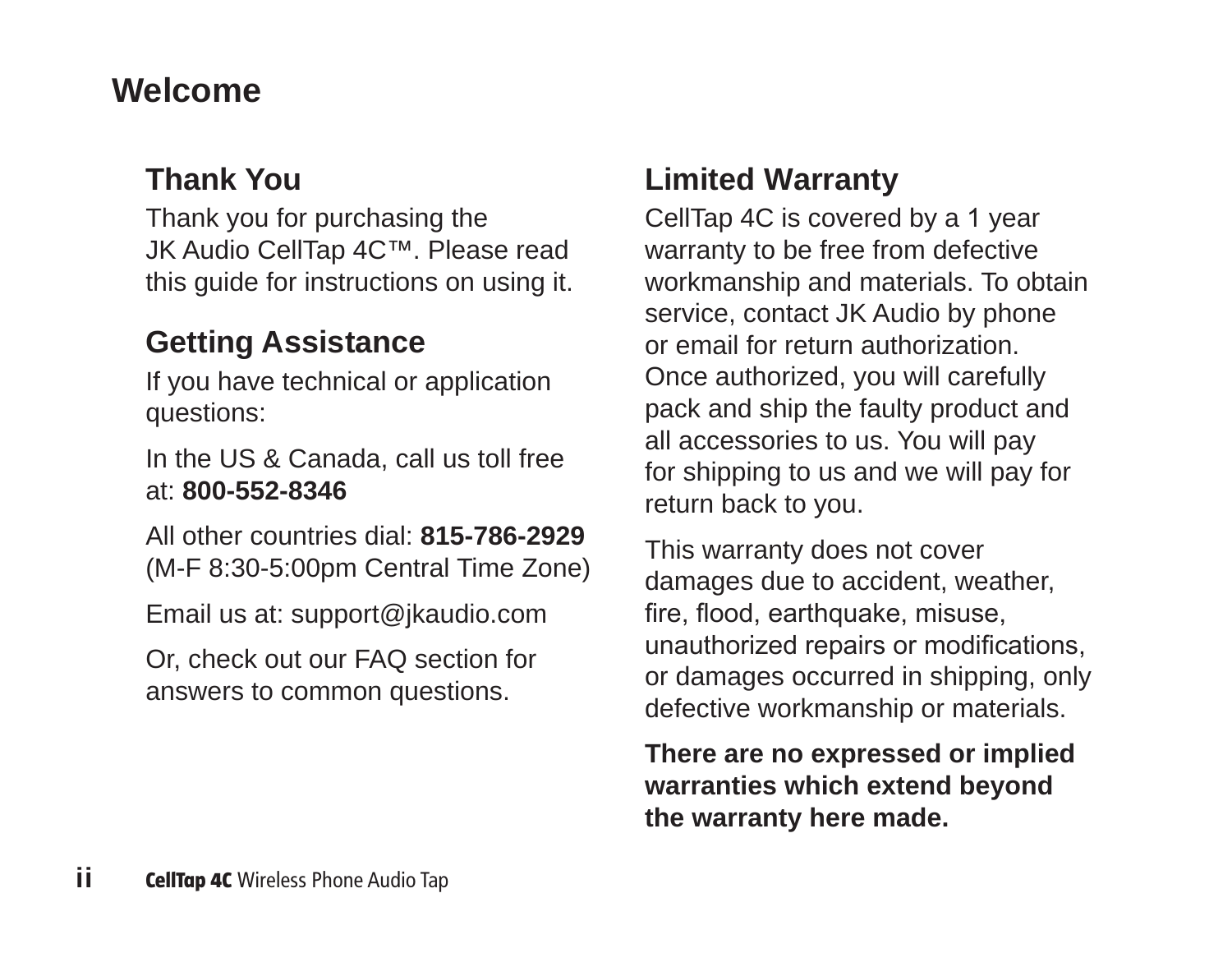# **Safety Precautions**

#### **RF Noise**

Wireless phones generate substantial radio frequency (RF) noise during a call which can easily leak into audio cables or equipment. Be sure to keep the wireless phone 1-2 feet away from any audio cables or equipment. It is also important to keep the wireless adapter cord away from any other audio cords.

### **Road Safety**

Never use headphones while driving or cycling, etc. It can be dangerous to turn up the volume even while walking. Doing so may hinder your hearing and can be hazardous on the roadways or at pedestrian crossings.

# **WARNING!**

There are many laws that prohibit the recording of telephone conversations without prior consent from both parties. Be sure to check the laws in your area.

**Note:** While CellTap 4C was designed to be very rugged and durable, it is not waterproof and care should be taken to keep the unit dry.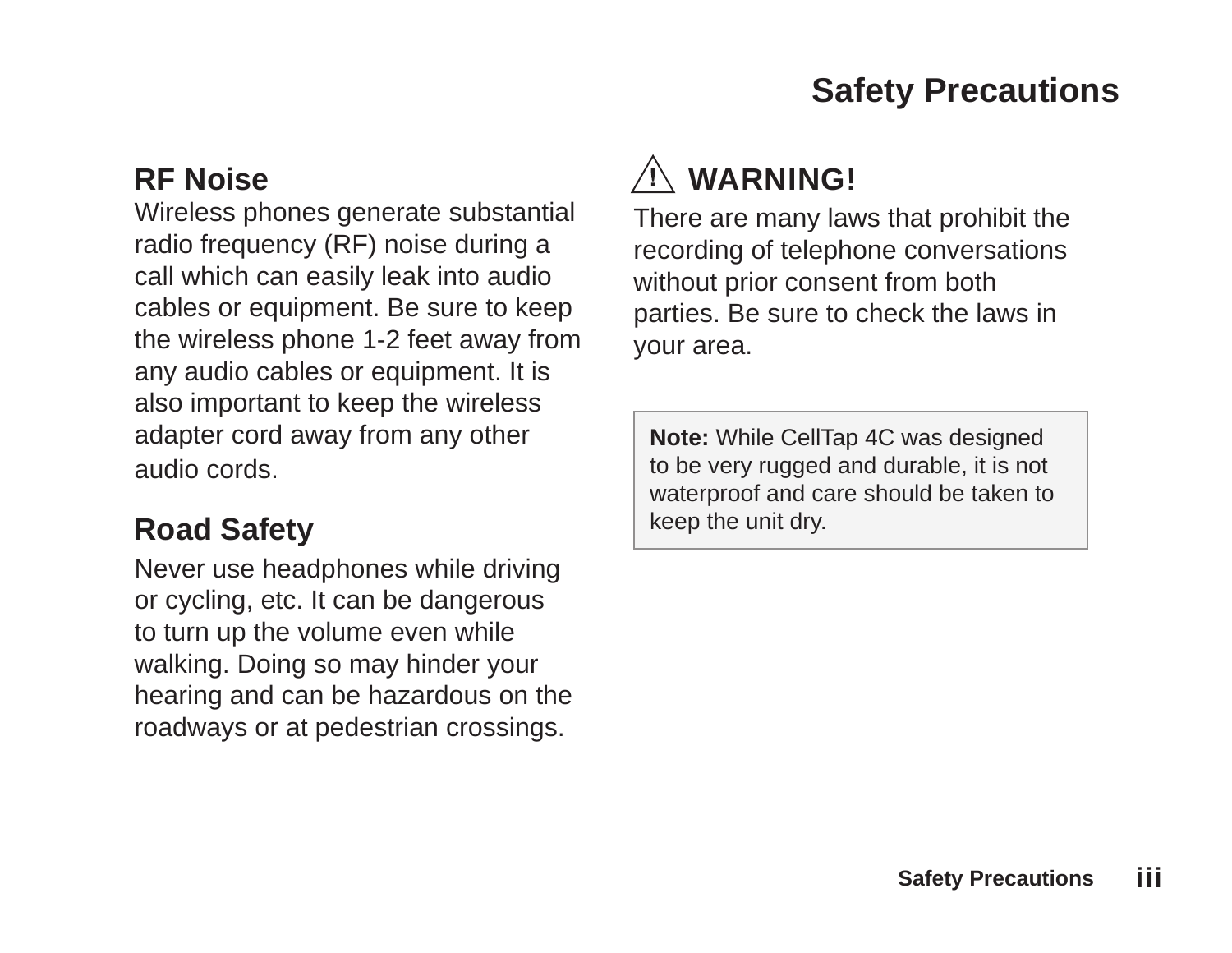## **Contents**

| Setup                        | Vi |
|------------------------------|----|
| Overview                     |    |
| Configuration                |    |
| <b>FAQs</b>                  |    |
| <b>Technical Information</b> | h  |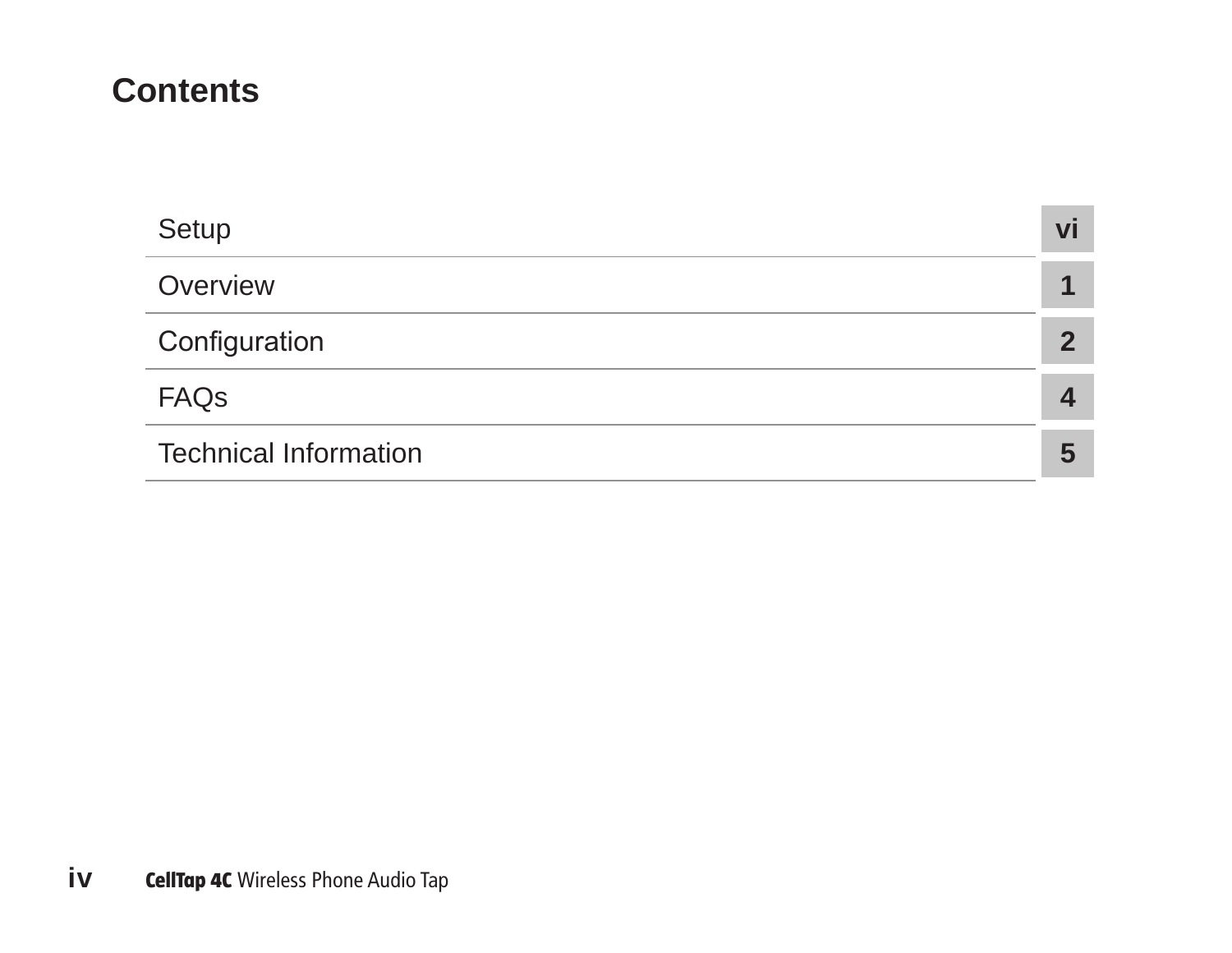#### **Features**

#### **Features**

| HD Voice*                                         | Screwdriver Caller Level adjustment       |  |  |
|---------------------------------------------------|-------------------------------------------|--|--|
| 3.5 mm TRRS Headset Jack                          | Switch Selects Between Popular            |  |  |
| 3.5 mm TRRS Cable to Device                       | <b>TRRS Configurations</b>                |  |  |
| 3.5 mm TRS Stereo Mic Level Output<br>to Recorder | Passive, no AC or Battery<br>Power Needed |  |  |

#### \* **HD Voice**.

While standard phone calls have a narrow bandwidth of 300 Hz to 3.4 kHz, HD Voice calls offer 50 Hz to 7 kHz bandwidth. The additional 1.5 octaves on the low end gives voice a more natural sound, while the additional upper octave dramatically improves speech clarity and intelligibility.

To take advantage of this extended bandwidth, both phones on the call must support HD Voice, and both phones must be on the same carrier, in coverage areas that support HD Voice.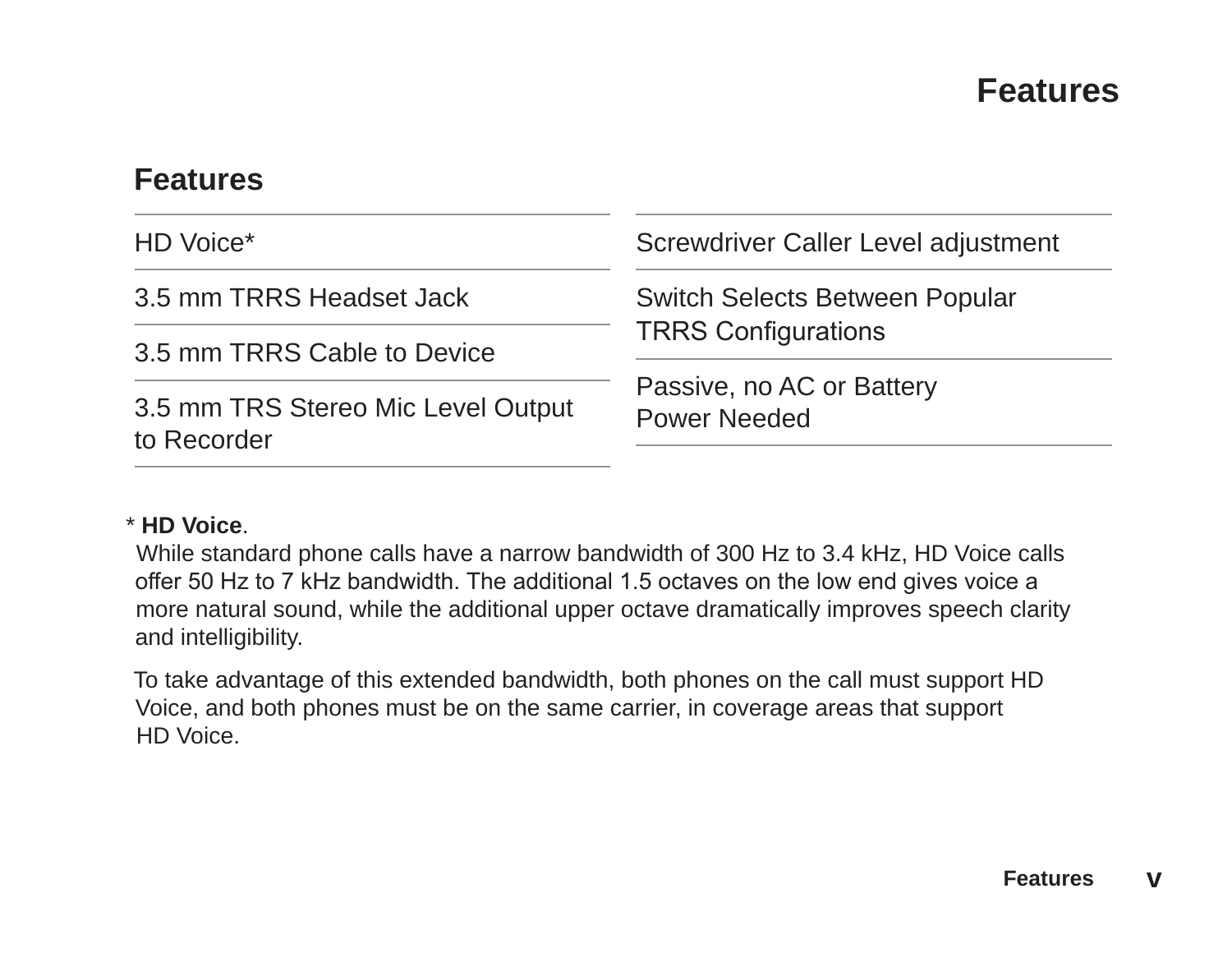### **Setup**

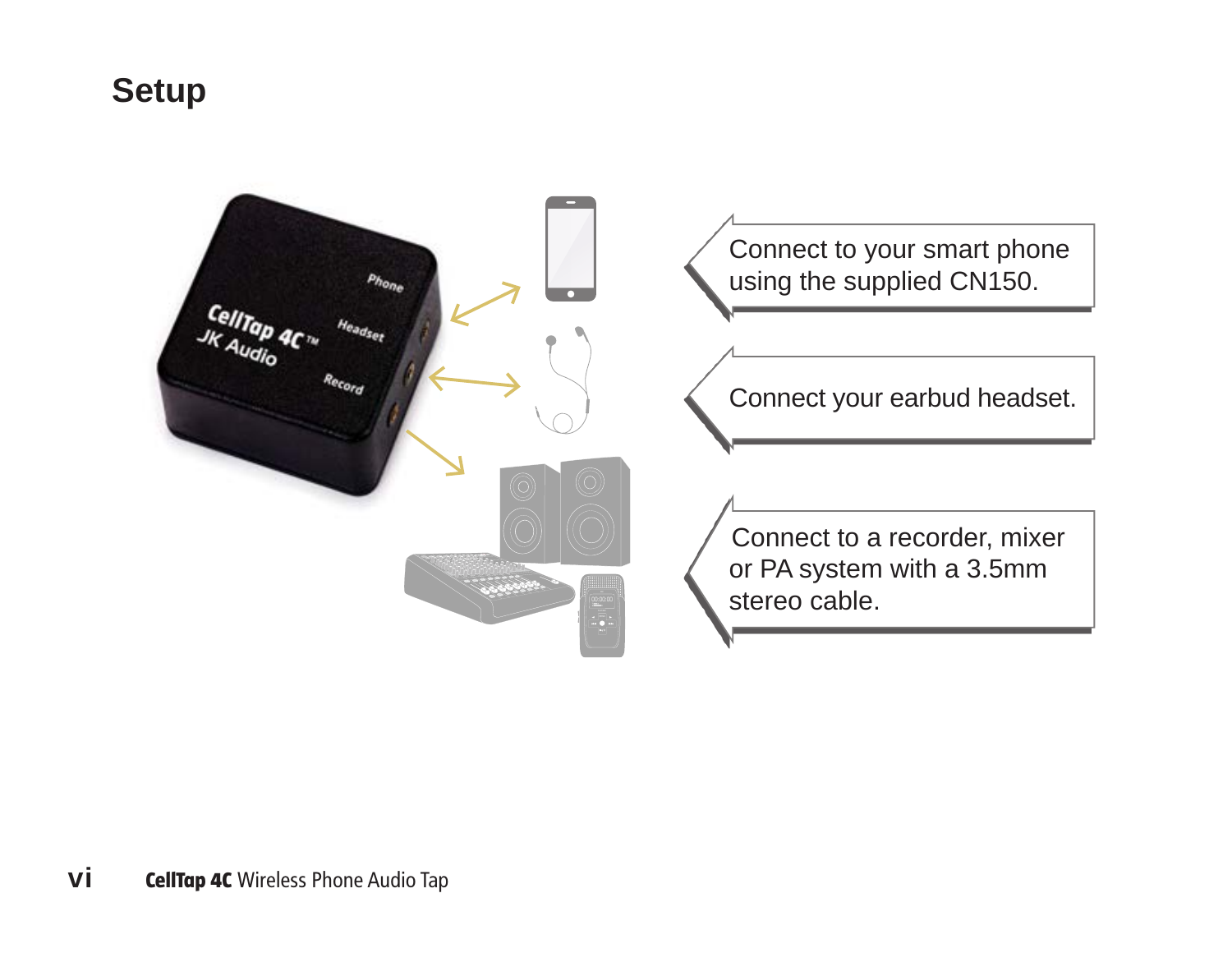## **Overview**

#### **Introducing CellTap 4C**

CellTap 4C™ is an interview-recording adapter that connects between your existing earbuds/headset and cell phone, providing stereo output to a recorder or mixer.

CellTap 4C™ is compatible with most smart phones, tablets, and notebooks that use the 3.5 mm 4-conductor TRRS headset jack. Simply connect CellTap 4C between your existing ear-bud headset and phone, and then connect the stereo output to a mic level input on your recorder or mixer. The transformer coupled stereo output provides the local mic on the left channel and the caller on the right channel. Local audio is a full bandwidth connection, meaning your voice will sound considerably better than the caller. Of course, audio quality is limited by the quality and placement of the microphone on the ear-bud style headset.

CellTap 4C™ will not interfere with headset button controls on most devices. A headset is required for operation, as the phone will not recognize CellTap 4C without a headset connected.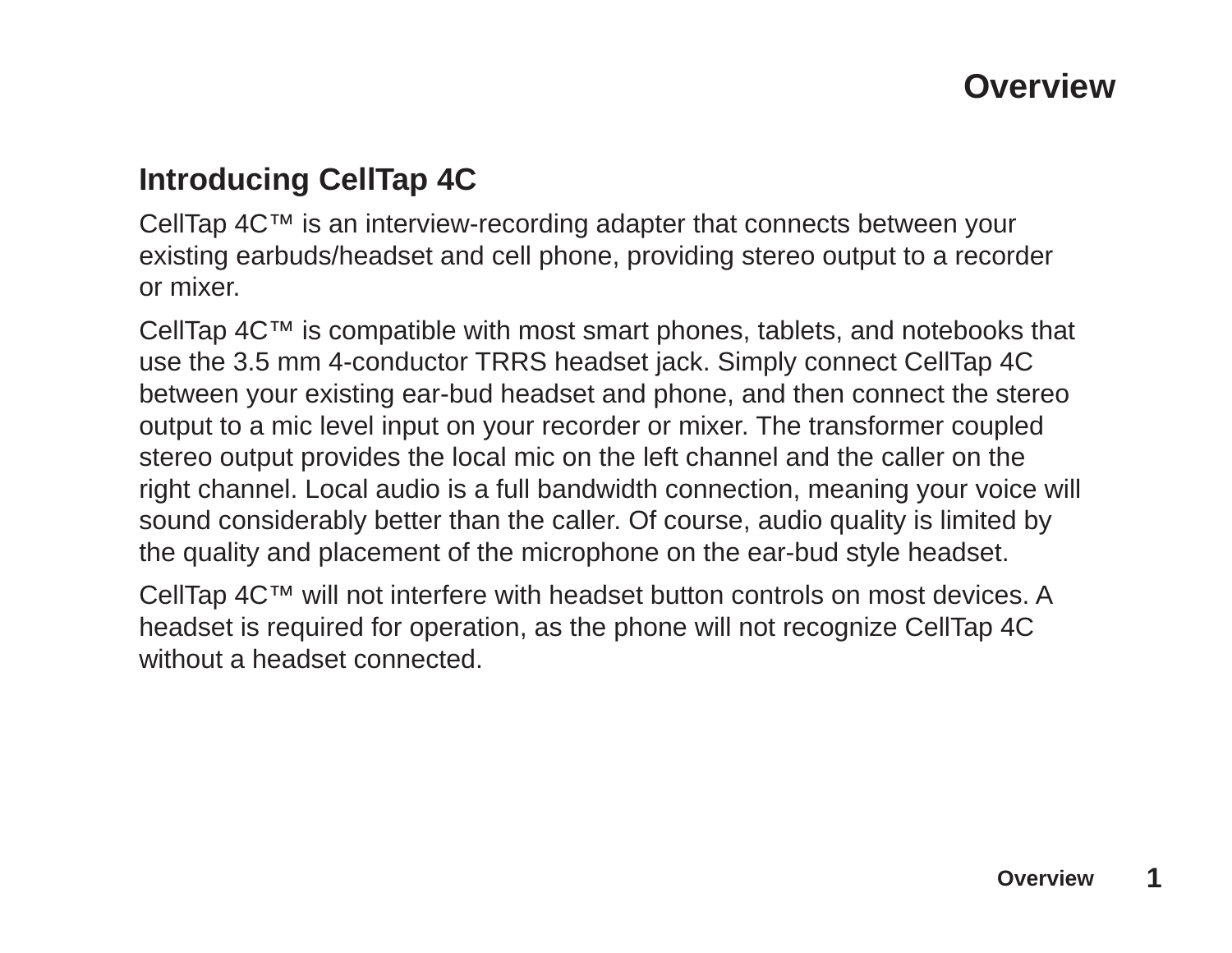# **Configuration**

#### **TRRS Configurations**

If the headset is not working properly, try changing the TRRS configuration. To switch the standard, disconnect all cables, open up your CellTap 4C by removing the cover, flip the switch and close it back up. The internal switch supports the following wiring standards:

|    | <b>Standard</b>                |             | R1                  | R <sub>2</sub> |            |
|----|--------------------------------|-------------|---------------------|----------------|------------|
| А: | <b>OMTP</b>                    | Left Output | <b>Right Output</b> | <b>Mic</b>     | Ground     |
|    | <b>B:</b> AHJ (Default)        | Left Output | <b>Right Output</b> | Ground         | <b>Mic</b> |
|    | C: AHJ (Alternate) Left Output |             | <b>Right Output</b> | Ground         | Mic        |

**OMTP:** Open Mobile Terminal Platform, **AHJ:** American Headset Jack.

The A setting is wired for the Original Nokia standard. The B and C settings are wired the same and are used on most phones. The C setting reduces noise on many Smartphones. However, this position may potentially disable music/phone controls on the iPhone and other phones. Use (default) Position B for the iPhone or any phone or device that experiences trouble with music/phone controls under position C.

Phones are continuously changing so trial and error may be the best method to determine which position is best for your particular phone.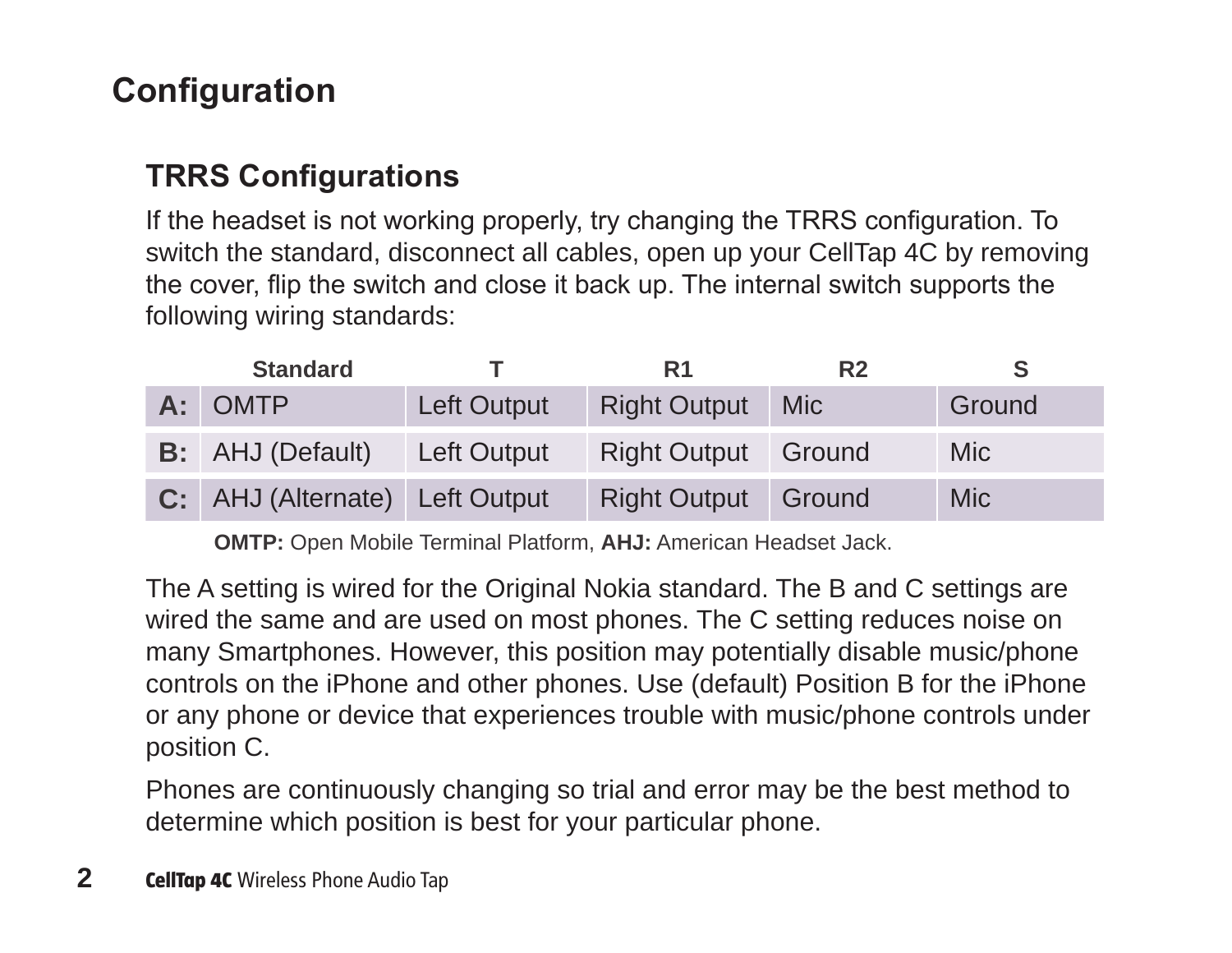# **Configuration**

#### **Caller Level Trim Pot**

Caller Level Trim Pot adjusts the level of Caller audio on your recordings. This adjustment lets you more closely match the level of your voice to the caller' voice. This ratio will likely remain the same after the initial adjustment.

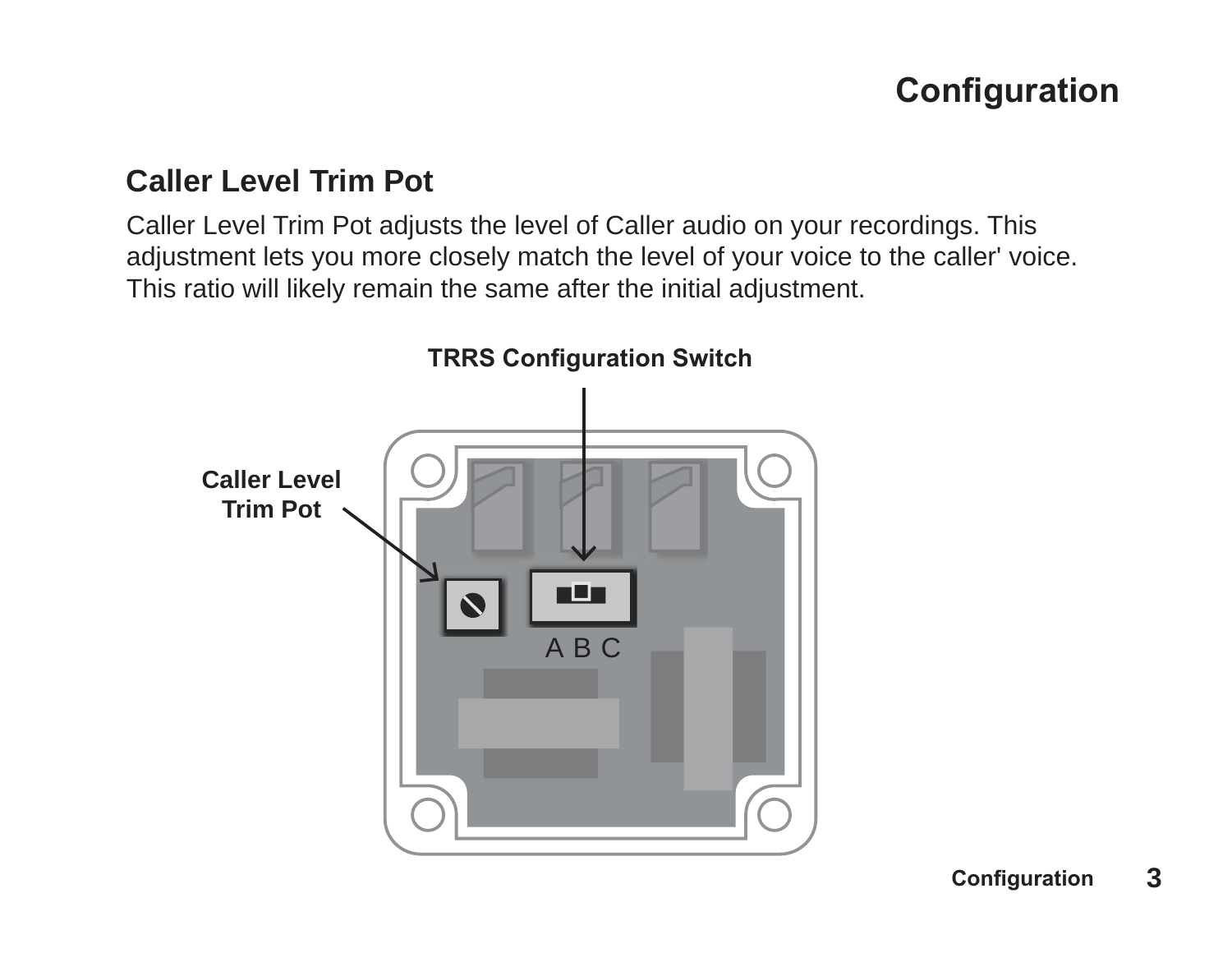# **FAQs**

#### **Will CellTap 4C work with any cell phone?**

CellTap 4C has been tested with many popular brands and model phones that use the 3.5 mm 4-conductor TRRS style headset. However, there are no industry standards, so we cannot promise compatibility with any brand or model phone.

#### **Will any ear buds/headset work?**

The ear buds / headset you use with Celltap 4C must use a 4 pin 3.5mm TRRS plug and must include a microphone. Ear buds / headphones meant only for listening to audio and use a 3 pin 3.5mm TRS plug will not work.

#### **What if my phone does not have a headset jack?**

CellTap 4C works with most original manufacturer (Apple, Samsung, etc) headphone adapter cables. However, customers have reported that some third party adapters do not work or add considerable noise.

#### **I am getting noise on my recordings. How can I stop this?**

Some phones simply generate too much Radio Frequency (RF) energy to allow a clean recording. In some cases, even a phone that normally produces little or no noise on a recording may produce higher levels of noise due to the environment. A wireless phone must increase its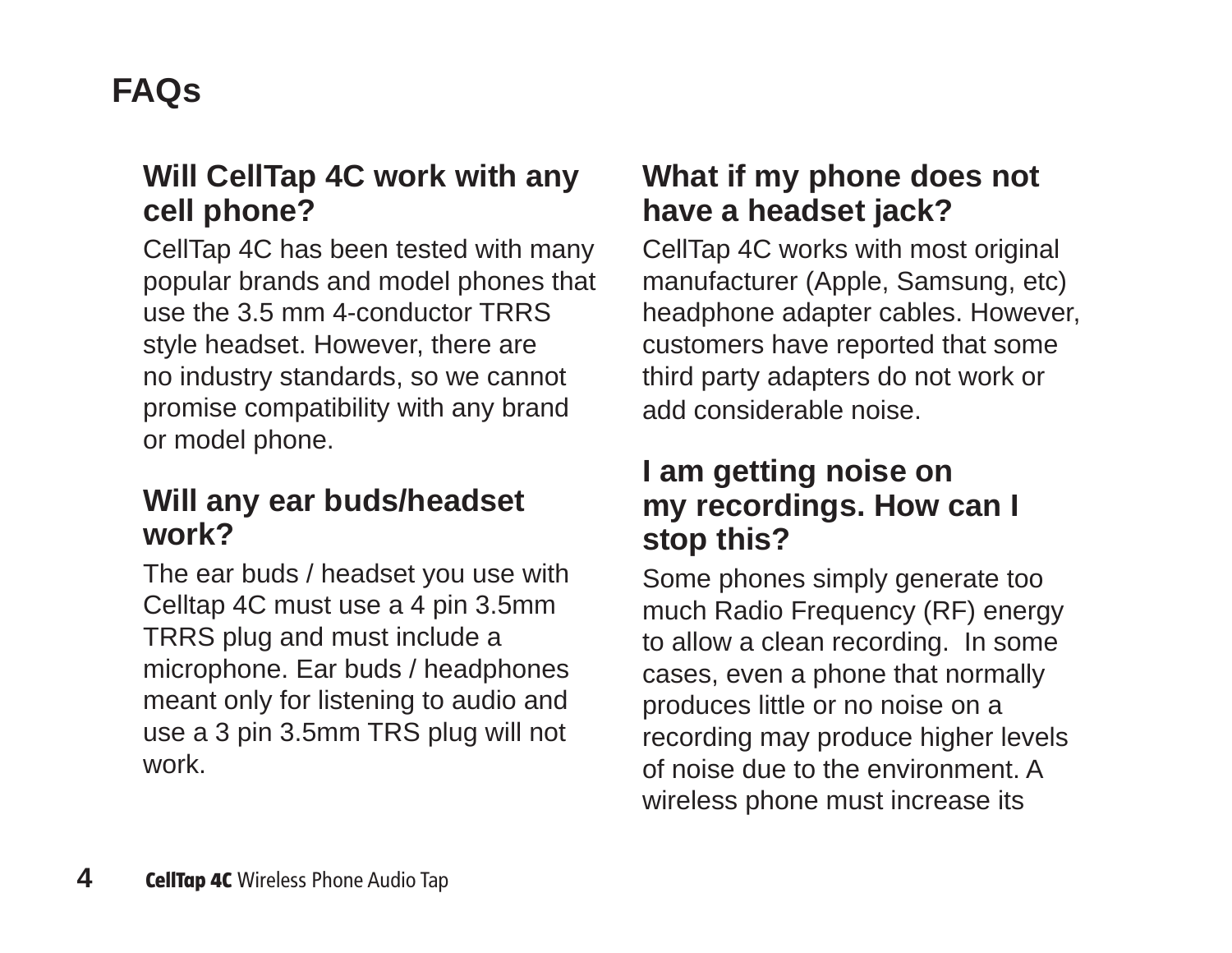# **Technical Information**

transmit power when signal strength weakens. This may occur in vehicles and large buildings, as well as rural areas.

1) Check the User Guide for instructions on adjusting the internal headset type switch.

2) Try positioning cables and your recorder away from the phone.

#### **Specifications**

| Output               |                                           |  |  |  |  |
|----------------------|-------------------------------------------|--|--|--|--|
| 1/8" (3.5mm) Stereo: | 600 ohms, 2.4 mV RMS (-50 dBu nom.)       |  |  |  |  |
| <b>MISC</b>          |                                           |  |  |  |  |
| Size:                | $2"$ x $2"$ x $1.3"$ (5.1 x 5.1 x 3.3 cm) |  |  |  |  |
| Weight:              | 3.5 oz                                    |  |  |  |  |